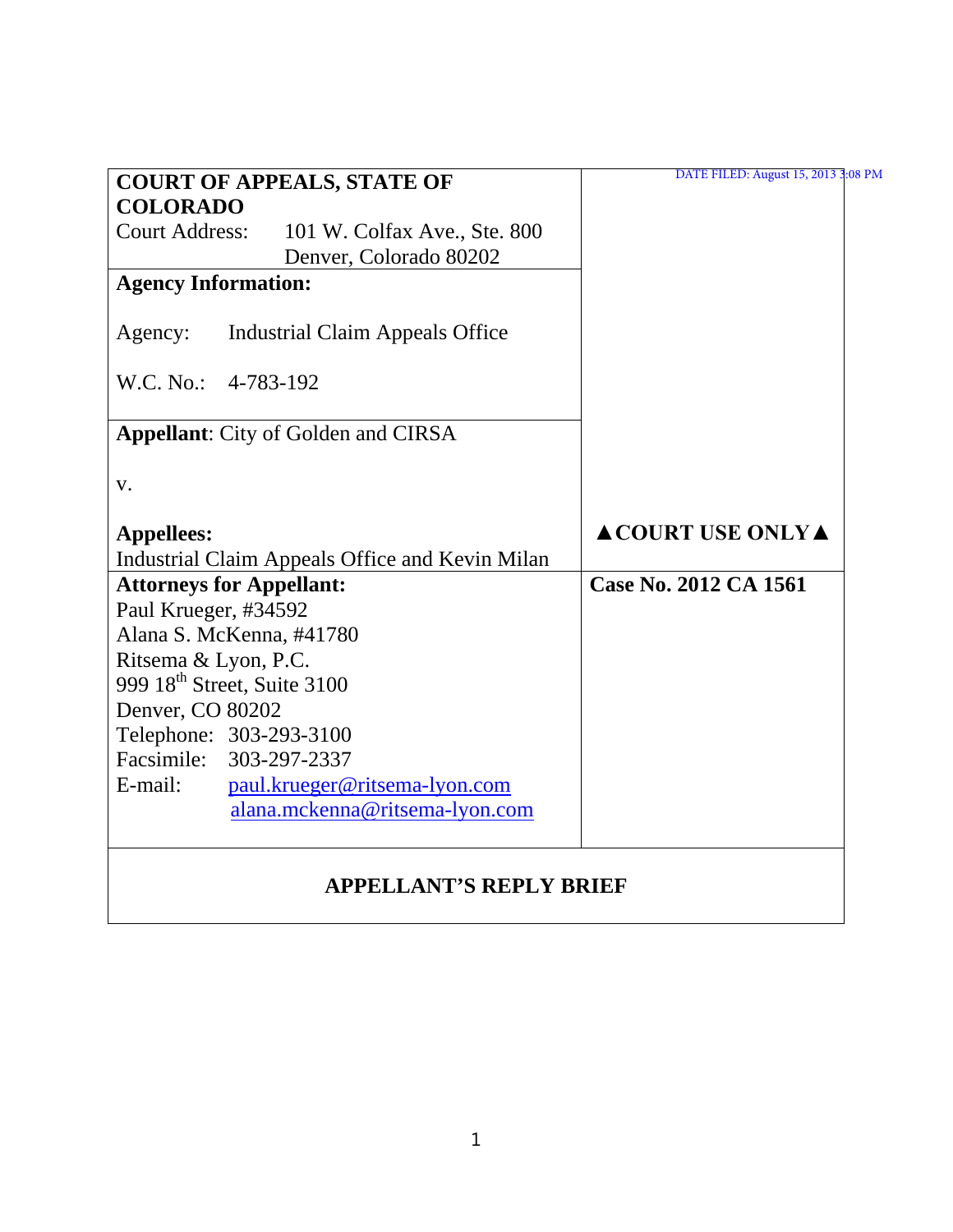**I. Per the holding set forth in the recent Colorado Court of Appeals case,** *Town of Castle Rock v. Zukowski***, 2013 COA 109, the ALJ erred by finding that appellant cannot meet its burden of proof in overcoming the statutory presumption through medical evidence of non-occupational risk factors that were the more likely cause of claimant's condition or impairment**

The Colorado Court of Appeals held in *Town of Castle Rock v. Zukowski*, 2013 COA 109 that the statutory presumption under Section 8-41-209, C.R.S. can be overcome by evidence of risks of cancer from other sources that outweigh the risk created by firefighting. This opinion was announced on July 3, 2013, which was after appellant filed its opening brief in this matter but before appellees filed its answer brief. Thus, appellant files this reply brief to address the impact of *Town of Castle Rock v. Zukowski*, *supra* on the instant matter.

As discussed in *Town of Castle Rock v. Zukowski, supra,* a division of the Court of Appeals in *City of Littleton v. Industrial Claim Appeals Office*, 2012 COA 187 held that Section 8-41-209 required employers to "affirmatively prove, by a preponderance of the evidence, that the firefighter's cancer did not result from, arise out of, or arise in the course of the firefighter's employment." *Id.* at ¶ 34. Thus, under the majority's view in *City of Littleton*, an employer could overcome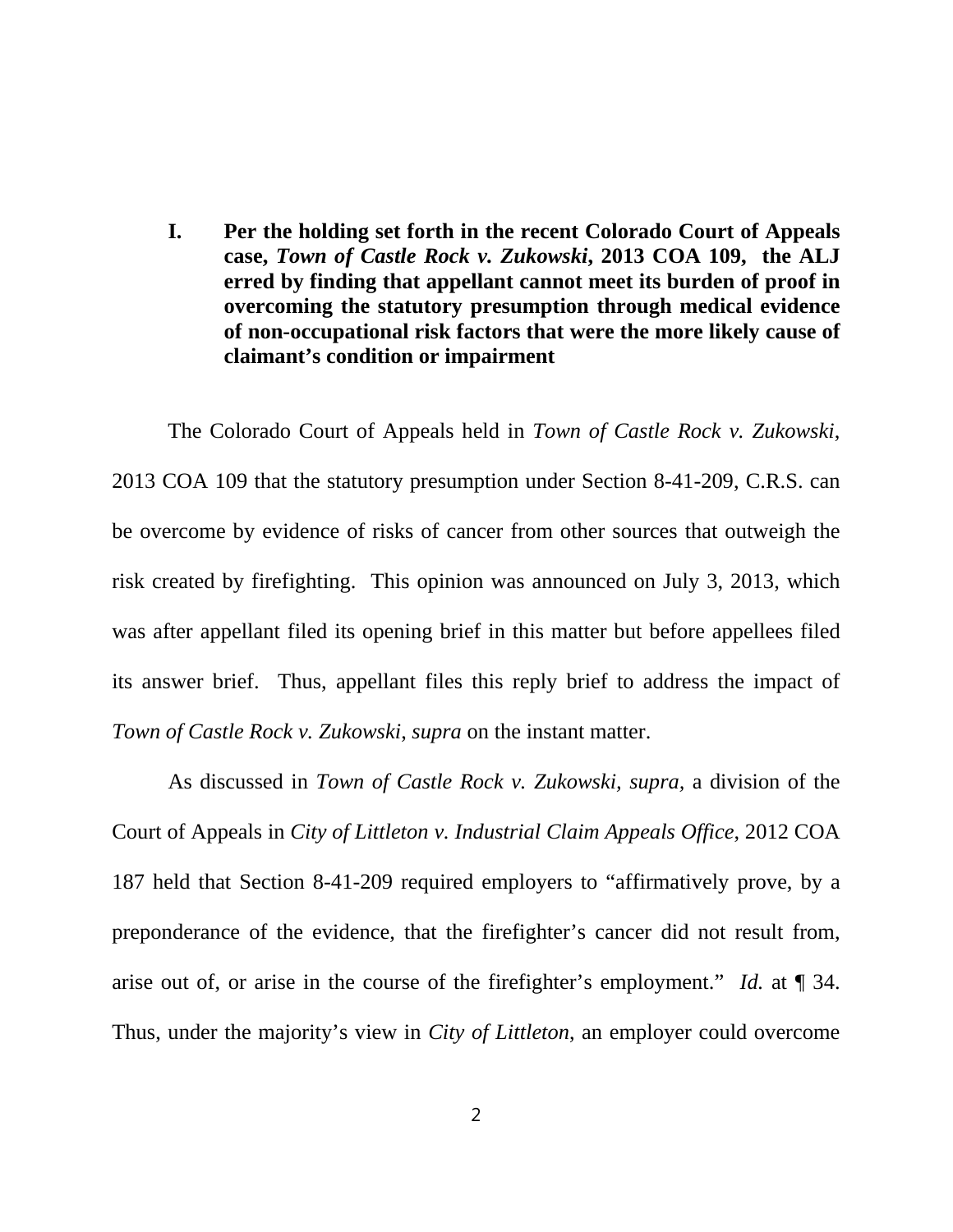the presumption by showing "that [the] claimant's occupational exposures (1) could not have caused [the type of cancer the firefighter contracted] (disproving general causation), or (2) did not cause claimant's particular [cancer] (disproving specific causation)." *Id.* at ¶ 82. However, the majority held that because the City "produced no evidence about [the firefighter's] specific occupational exposures," it had failed to overcome the statutory presumption of compensability. *Id.* At  $\P$  93-94.

Here, similar to respondents in *Town of Castle Rock,* appellant introduced evidence of claimant's specific exposures and risks for developing prostate cancer that were statistically more significant than the risk of firefighting. Dr. Milliken testified that that claimant's family history of prostate cancer, which showed a 300 to 500 times increased risk for prostate cancer, was the most likely cause of claimant's condition and impairment. Dr. Augspurger testified that claimant's family history was the predominate risk factor in claimant developing prostate cancer, as compared to his firefighting duties. Dr. Weiss testified that claimant's family history, which showed a 300-500% increase in the risk that claimant would contract prostate cancer, was the most likely cause of claimant's condition and impairment.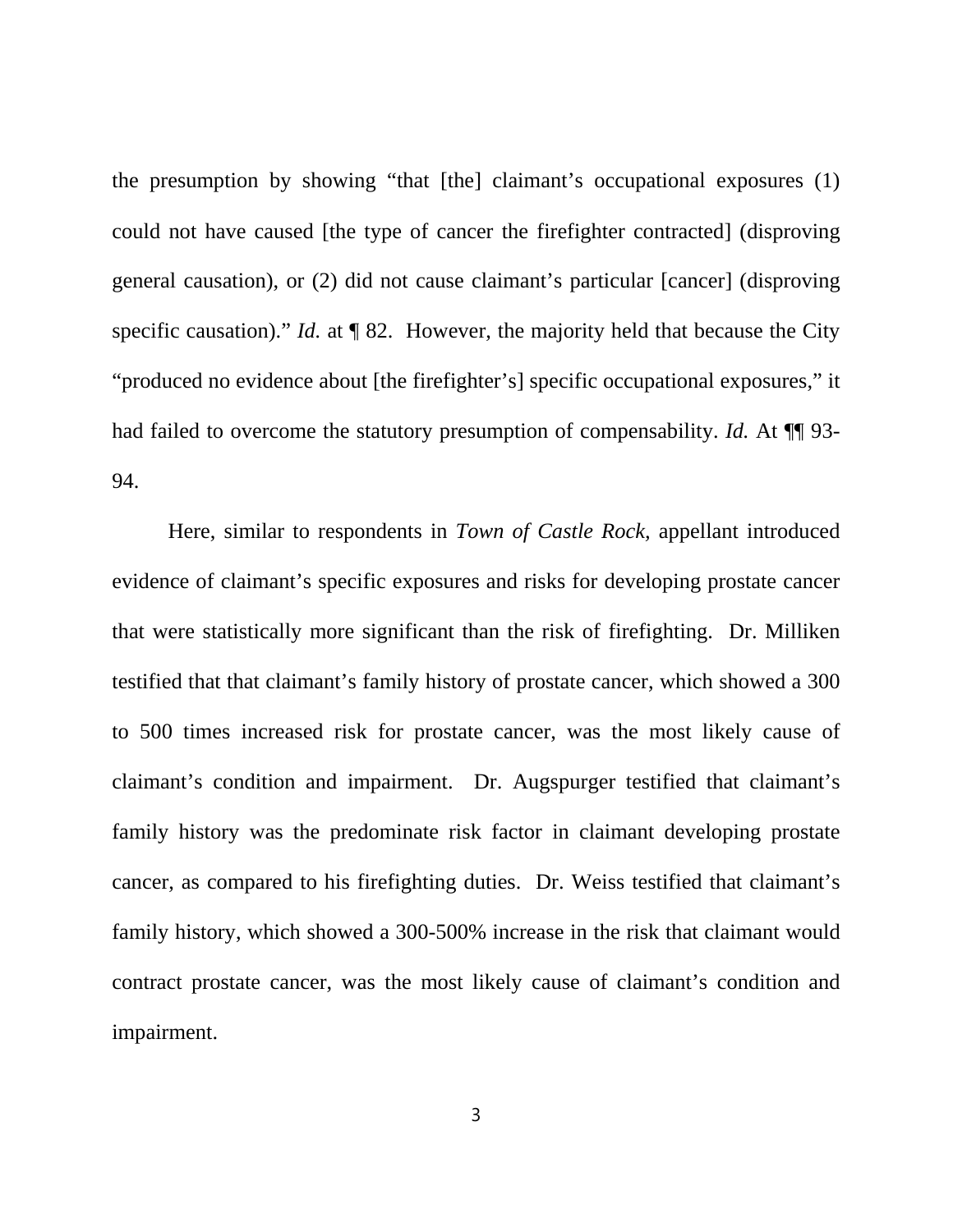Based on this Court's holding in *Town of Castle Rock v. Zukowski, supra,*  ALJ Henk erred by concluding that § 8-41-209 prohibited an employer from carrying its burden of proof based upon medical evidence that non-occupational risk factors were the more likely cause of the condition or impairment and thus finding that respondents failed to prove by a preponderance of the evidence that claimant's prostate cancer was not caused by his firefighting duties. The ALJ further erred by concluding that evidence of risk factors outside claimant's employment could not be considered evidence of medical causation. The ALJ wrote that "[t]he medical experts all agree that familial predisposition is a risk factor. The experts testified to several risk factors for prostate cancer. And familial predisposition has a higher risk factor than other risk factors. But predisposition and risk factors do not equate to medical causation. And simply because a person has a familial predisposition to cancer does not mean he or she will get cancer." The ALJ misapplied the law by requiring the employers to prove the actual cause of claimant's cancer rather than conduct an analysis of applicable risk factors.

In affirming the ALJ, the Panel held that it could not set aside the ALJ's decision because the ALJ properly applied the "preponderance of the evidence"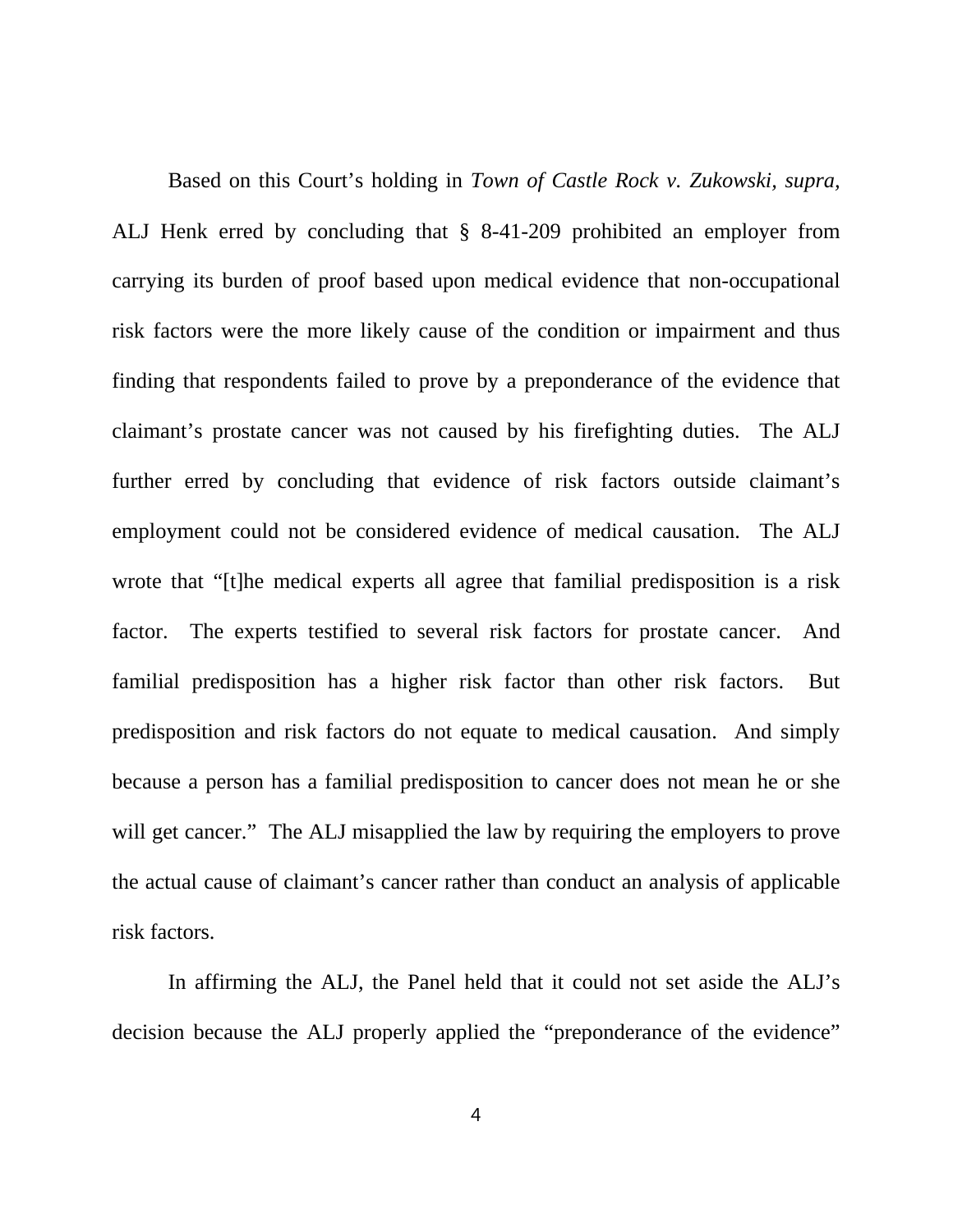standard and did not misapply the law. It noted that it was persuaded by Dr. Mayer's testimony that claimant's cancer is likely the result of the synergistic interaction between familial factors and his carcinogen exposures as a firefighter. The Panel upheld the ALJ's conclusion that respondents' medical experts' testimony that claimant had an increased risk of developing prostate cancer due to his familial disposition did not constitute medical evidence demonstrating by a preponderance of the evidence that his prostate cancer did not occur on the job.

Per the standard set forth in *Town of Castle Rock v. Zukowski, supra,* the question here is not whether firefighting played any causative role in claimant's development of prostate cancer, but whether the type of evidence presented by appellant, namely, risk factors rather than definitive causal links, was sufficient to overcome the presumption of compensability. This Court has found that evidence of risk factors can be sufficient and thus the Panel and the ALJ consequently misinterpreted section 8-41- 209(2)(b) by refusing to consider such evidence.

Because the ALJ held appellants to a standard higher than required under the statute, the case should be remanded to the Panel to remand to the ALJ to review the evidence under the standard described above. On remand, the ALJ should review the evidence presented to determine whether City of Golden overcame the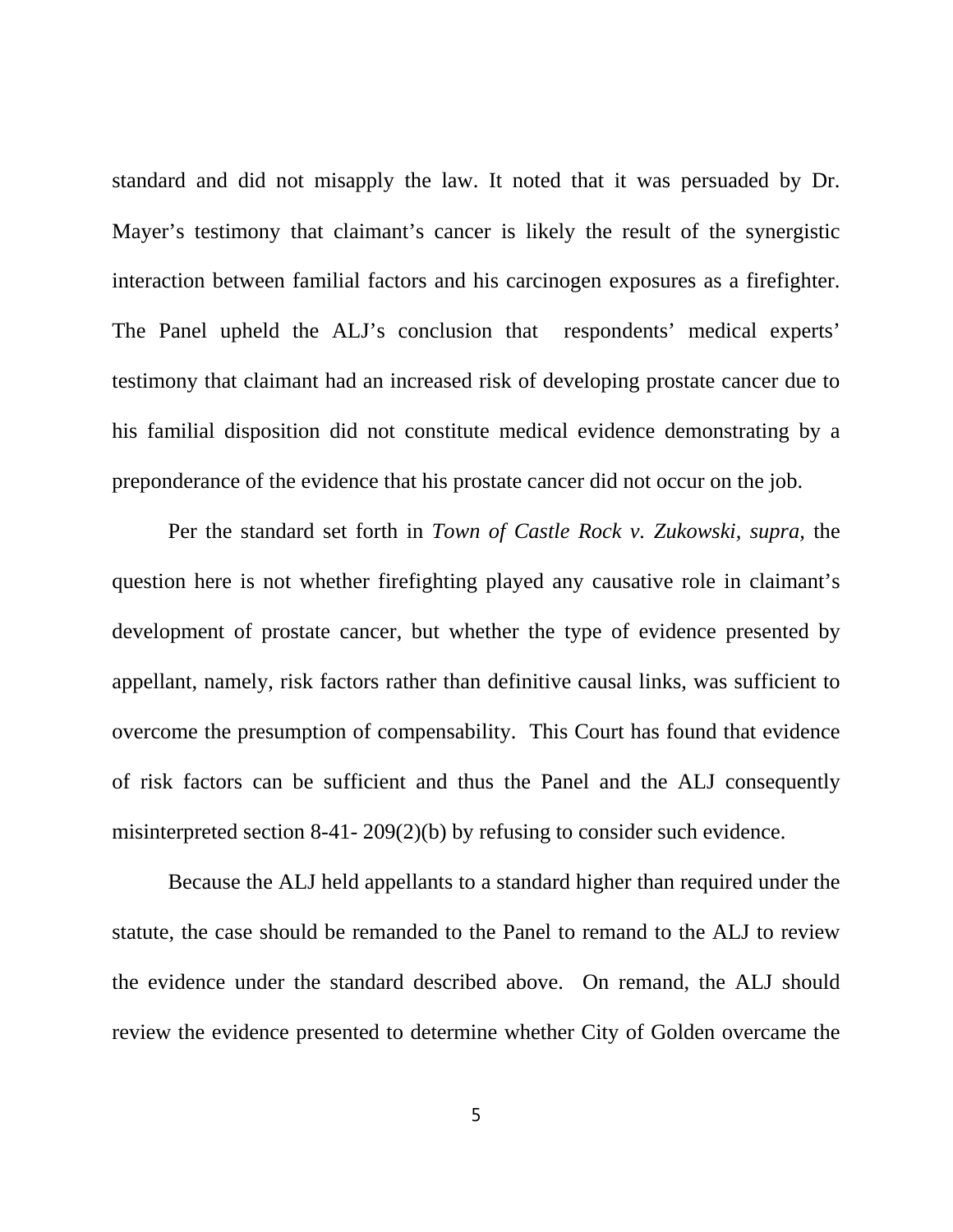presumption by showing, by a preponderance of the medical evidence, that it was more likely than not that claimant's cancer "did not occur on the job." § 8-41-  $209(2)(b)$ .

## **CONCLUSION**

The ICAO's Final Order dated July 6, 2012, should be reversed and remanded back to the ALJ for consideration of the medical evidence of other risk factors related to claimant's prostate cancer as compared to his firefighting duties presented by respondents in determining whether respondents overcame the statutory presumption under §8-41-209.

Respectfully submitted this  $15<sup>th</sup>$  day of August, 2013.

**This document was served via ICCES electronic filing system. The signed original is on file at the offices of Ritsema & Lyon, P.C.**

## **RITSEMA & LYON, P.C.**

*s/ Alana S. McKenna* Paul Krueger, #34592 Alana S. McKenna, #41780 999 18th Street, Suite 3100 Denver, Colorado 80202 Telephone: (303) 293-3100 Attorneys for Employer